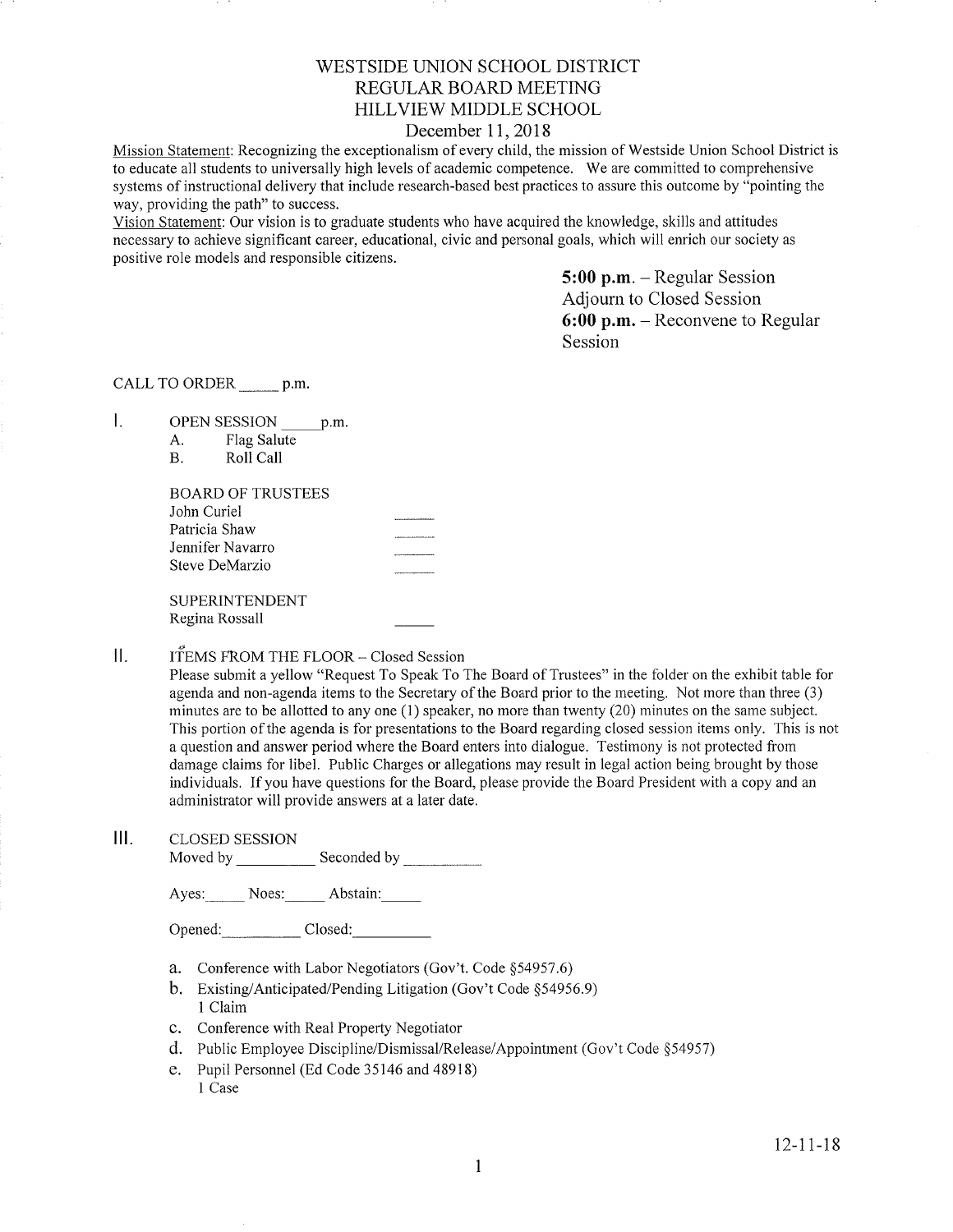## IV. RECONVENE TO OPEN SESSION at p.m.

## V. REPoRT oF cLosED SESSIoN ACTIoN

#### VI PRESENTATIONS

- 
- A. Plaque for Outgoing President<br>B. 2018-19 First Interim Budget Presentation

#### vil HEARING SESSION/STAFF REPORTS

- A. Board Comments
- B. Staff Reports
	- l. Assistant Superintendent Administrative Services
	- 2. Assistant Superintendent Educational Services
	- 3. Deputy Superintendent
	- 4. Superintendent

#### VIII. PERSONAL APPEARANCES

- A. Westside Union Teachers Association Representatives
- B. California School Employees Association Representatives
- C. Parent Teacher Association Representatives
- D. West Antelope Valley Educational Foundation Representatives

#### $IX.$ ITEMS FROM THE FLOOR

Please submit a yellow "Request To Speak To The Board of Trustees" in the folder on the exhibit table for agenda and non-agenda items to the Secretary of the Board prior to the meeting. Not more than three (3) minutes are to be allotted to any one (1) speaker, no more than twenty (20) minutes on the same subject. This is not a question and answer period where the Board enters into dialogue. Testimony is not protected from damage claims for libel. Public Charges or allegations may result in legal action being brought by those individuals. Ifyou have questions for the Board, please provide the Board President with a copy and an administrator will provide answers at a later date.

PUBLIC HEARING X.

None

#### ANNUAL REORGANIZATIONAL MEETING XI

ADMINISTRATION OF THE OATH OF OFFICE

- A. The Oath of Office will be administered to the recently elected Board of Trustee member. After the administration of the Oath of Office, the elected Trustee will take their place at the Board of Trustees table.
	- 1. John Curiel
	- 2. Bill Lindoff
	- 3. Jennifer Navarro
- B. ELECTION OF OFFICERS As required by Education Code, Section 35143, the Board of Trustees Offrcers are to be elected annually at the first meeting in December after the first Friday in December. At this time nominations and elections of officers for the period of December 11, 2018 until the Organizational Meeting in December of 2019 will commence:
	- 1. Election of President:

| Moved by       | Seconded by  |             |
|----------------|--------------|-------------|
| <b>NOMINEE</b> | NOMINATED BY | SECONDED BY |
|                |              |             |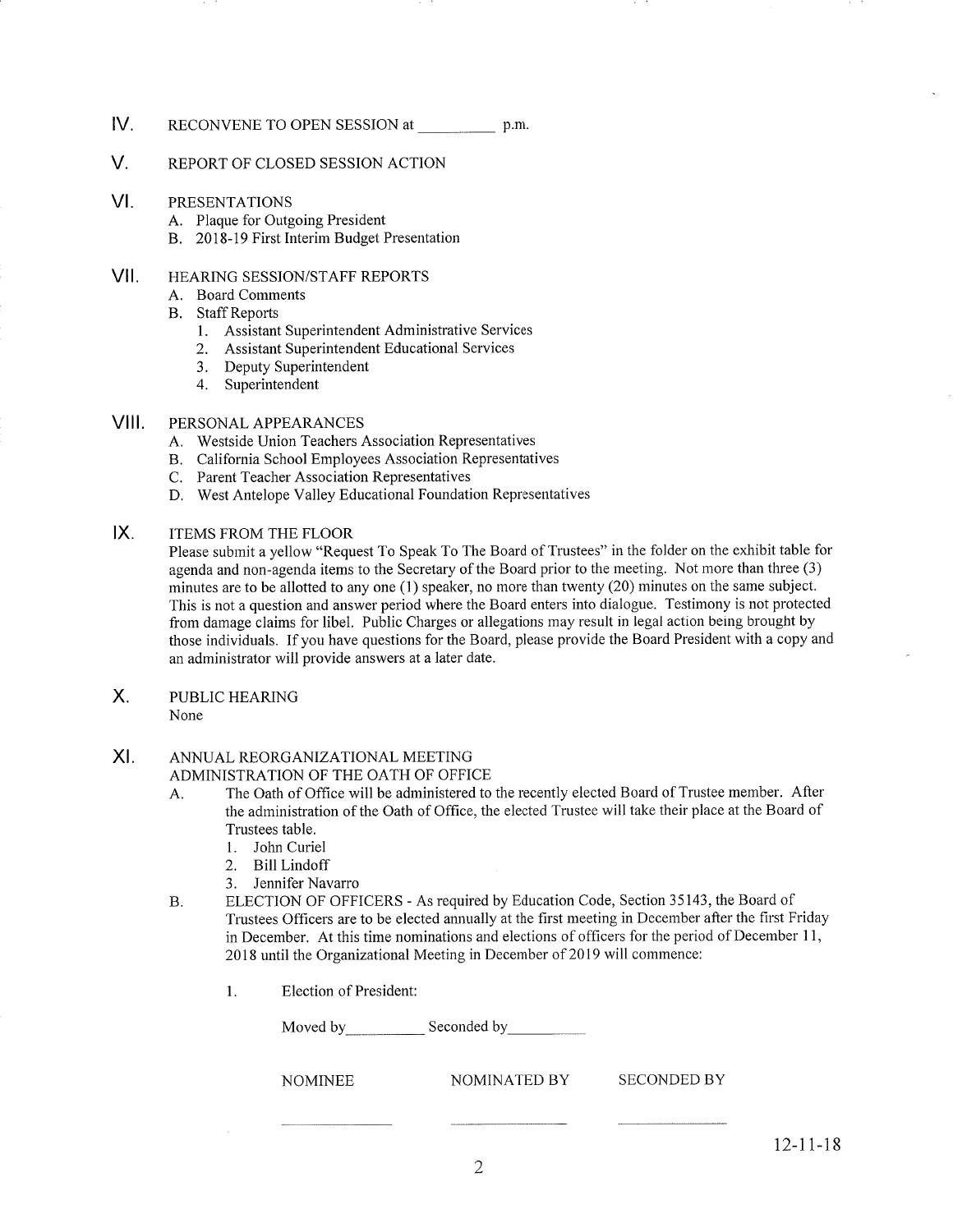|       | <b>Close Nominations</b>    |                                                                                                                 |                    |
|-------|-----------------------------|-----------------------------------------------------------------------------------------------------------------|--------------------|
| Vote: |                             |                                                                                                                 |                    |
|       |                             | Ayes: Noes: Abstain:                                                                                            |                    |
|       | Election of Vice President: |                                                                                                                 |                    |
|       |                             |                                                                                                                 |                    |
|       | <b>NOMINEE</b>              | NOMINATED BY                                                                                                    | <b>SECONDED BY</b> |
|       |                             |                                                                                                                 |                    |
|       | <b>Close Nominations</b>    |                                                                                                                 |                    |
| Vote: |                             |                                                                                                                 |                    |
|       |                             | Ayes: Noes: Abstain:                                                                                            |                    |
|       | Election of Clerk:          |                                                                                                                 |                    |
|       |                             |                                                                                                                 |                    |
|       | <b>NOMINEE</b>              | NOMINATED BY                                                                                                    | <b>SECONDED BY</b> |
|       |                             | the contract of the contract of the contract of the contract of the contract of the contract of the contract of |                    |
|       | <b>Close Nominations</b>    |                                                                                                                 |                    |
| Vote: |                             |                                                                                                                 |                    |
|       |                             | Ayes: Noes: Abstain:                                                                                            |                    |
|       |                             | Election of Representative to the Antelope Valley School Boards Association:                                    |                    |
|       |                             |                                                                                                                 |                    |
|       | <b>NOMINEE</b>              | NOMINATED BY                                                                                                    | <b>SECONDED BY</b> |
|       |                             |                                                                                                                 |                    |

Close Nominations

19 TO

 $\sim 10^6$ 

Ĭ,

in the

**PAGE** 

19 M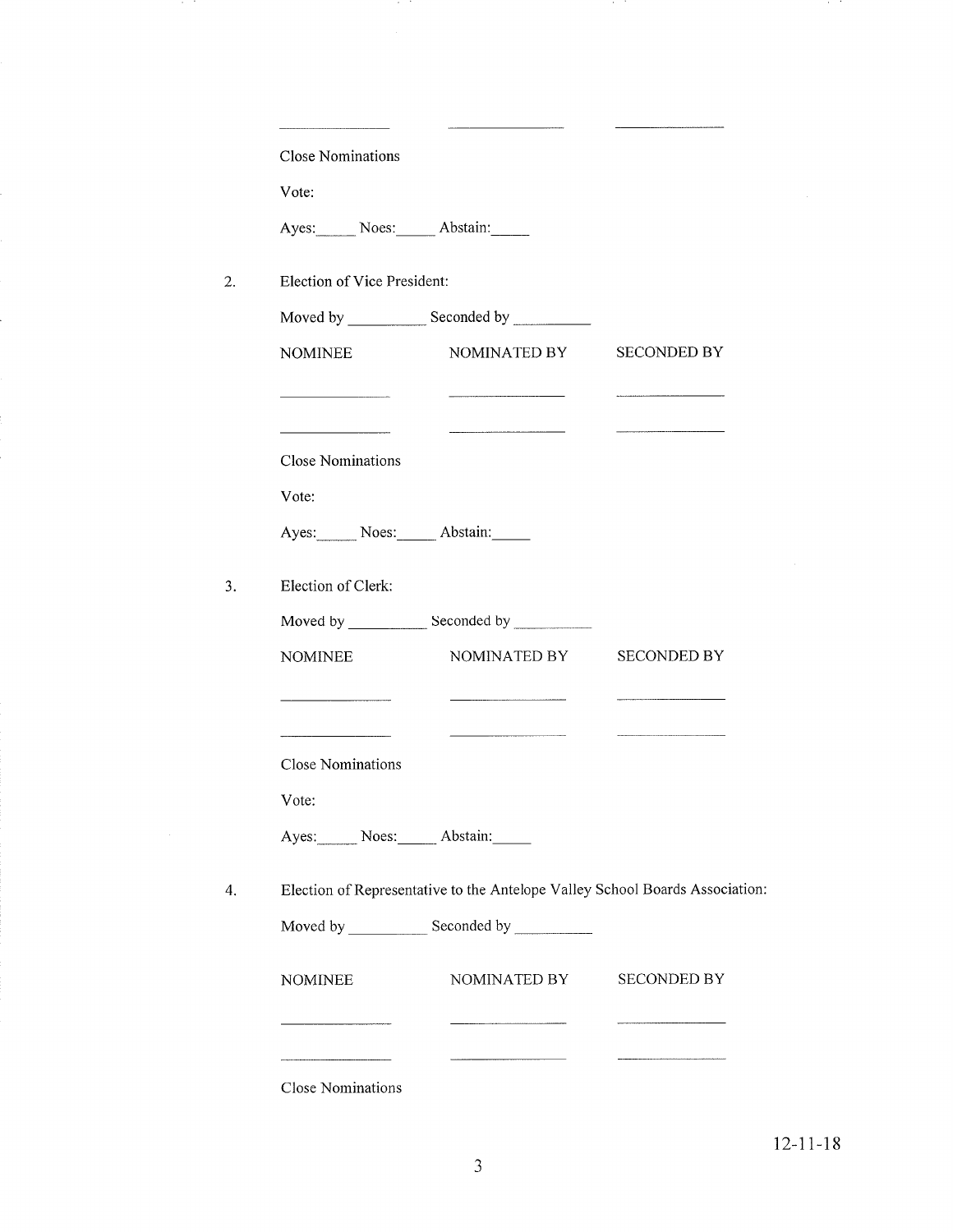Vote:

 $\ddot{\phantom{0}}$ 

Ayes: Noes: Abstain:

 $\ddot{\phantom{1}}$ 

<sup>5</sup> Election of Board Representative to the West Antelope Valley Educational Foundation (WAVE):

and the

in its

|      |    |                                             | Moved by Seconded by Seconded by Seconded by Seconded by Seconded by Seconded by Seconded by Seconded by Seconded by Seconded by Seconded by Seconded by Seconded by Seconded by Seconded by Seconded by Seconded by Seconded |                                                                                                                                                                                             |
|------|----|---------------------------------------------|-------------------------------------------------------------------------------------------------------------------------------------------------------------------------------------------------------------------------------|---------------------------------------------------------------------------------------------------------------------------------------------------------------------------------------------|
|      |    | <b>NOMINEE</b>                              | NOMINATED BY                                                                                                                                                                                                                  | <b>SECONDED BY</b>                                                                                                                                                                          |
|      |    |                                             |                                                                                                                                                                                                                               |                                                                                                                                                                                             |
|      |    |                                             |                                                                                                                                                                                                                               |                                                                                                                                                                                             |
|      |    | <b>Close Nominations</b>                    |                                                                                                                                                                                                                               |                                                                                                                                                                                             |
|      |    | Vote:                                       |                                                                                                                                                                                                                               |                                                                                                                                                                                             |
|      |    |                                             | Ayes: Noes: Abstain:                                                                                                                                                                                                          |                                                                                                                                                                                             |
| XII. |    |                                             | SEAT THE NEW OFFICERS FOR THE BOARD YEAR 2015 - PROCEDURAL MATTERS                                                                                                                                                            |                                                                                                                                                                                             |
|      | 1. | Board of Trustee Meetings                   | Approval of the Schedule of Meeting Dates, Times and Location for the 2019                                                                                                                                                    | Page i                                                                                                                                                                                      |
|      |    |                                             |                                                                                                                                                                                                                               |                                                                                                                                                                                             |
|      |    | Ayes: Noes: Abstain:                        |                                                                                                                                                                                                                               |                                                                                                                                                                                             |
|      | 2. | pertaining to Parliamentary Procedure.      | Roberts' Rules of Order, Revised, be adopted as the ruling authority for all questions                                                                                                                                        |                                                                                                                                                                                             |
|      |    |                                             |                                                                                                                                                                                                                               |                                                                                                                                                                                             |
|      |    | Ayes: Noes: Abstain:                        |                                                                                                                                                                                                                               |                                                                                                                                                                                             |
|      | 3. | the Board of Trustees per Board Bylaw 9122. | Appointment of the District Superintendent, Regina L. Rossall, to serve as Secretary of                                                                                                                                       |                                                                                                                                                                                             |
|      |    |                                             |                                                                                                                                                                                                                               |                                                                                                                                                                                             |
|      |    | Ayes: Noes: Abstain:                        |                                                                                                                                                                                                                               |                                                                                                                                                                                             |
|      | 4. | third. (BP 2110)                            | command are members of the Cabinet with the Deputy Superintendent first, Assistant                                                                                                                                            | Approval to empower in the following order in the absence of the Superintendent the next in<br>Superintendent Educational Services second, Assistant Superintendent Administrative Services |
|      |    |                                             |                                                                                                                                                                                                                               |                                                                                                                                                                                             |
|      |    | Ayes: Noes: Abstain:                        |                                                                                                                                                                                                                               |                                                                                                                                                                                             |

5 On behalf of the District approval that the Superintendent, Deputy Superintendent, Assistant Superintendent Educational Services, Assistant Superintendent Administrative Services, Supervisor of 12-1 I -1 8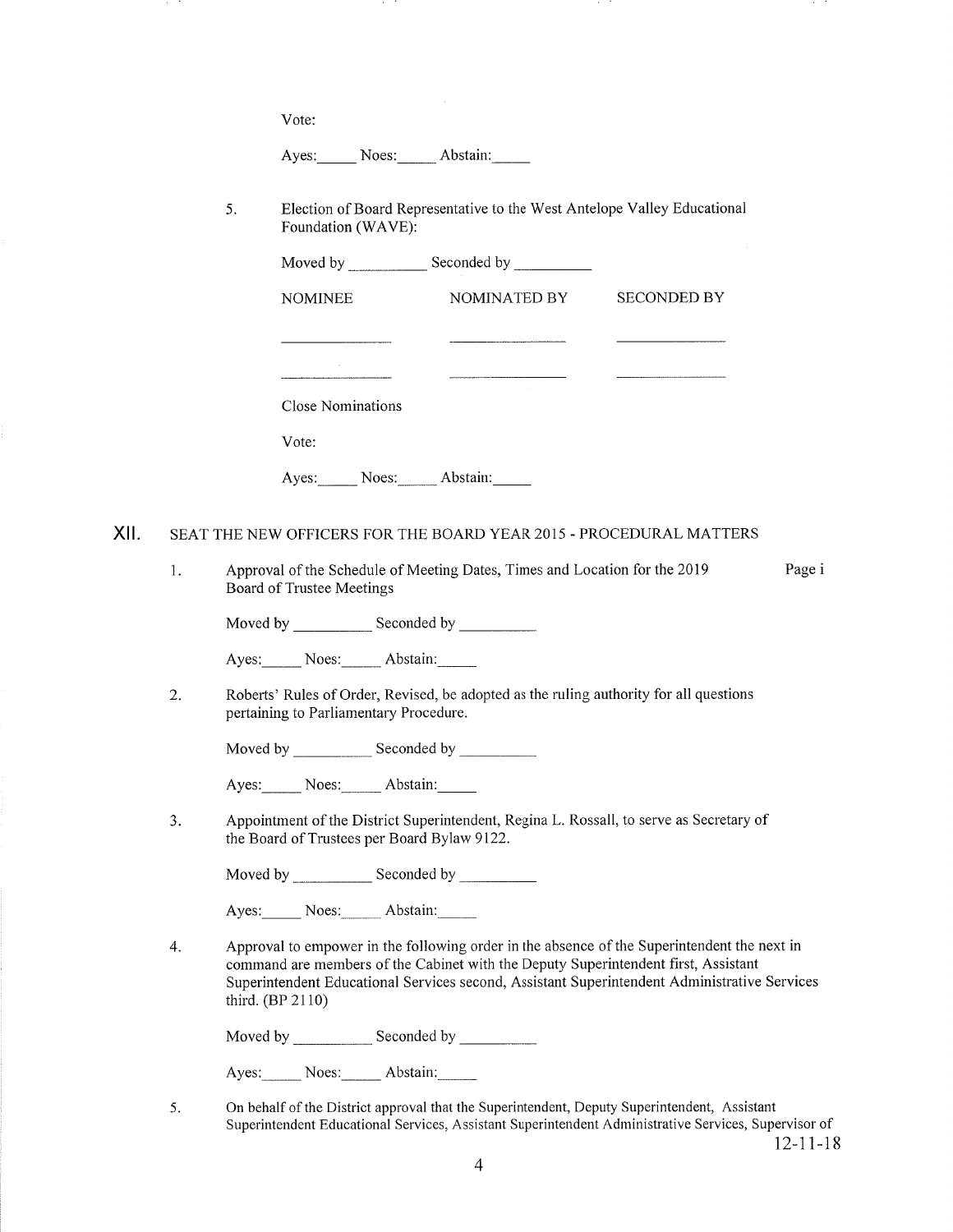Fiscal Services, Director of Student Services, President of the Board of Trustees, and/or the Clerk of the Board of Trustees be authorized to sign all documents as the Authorized Agent of the District, and to sign warrants, orders for salary payrnent, Notices of Employment, and Contracts for the period of December 12, 2018, until the Organizational Meeting in December of 2019.

Moved by \_\_\_\_\_\_\_\_\_\_\_\_ Seconded by \_

Ayes: Noes: Abstain:

6 Approval to grant authority to the District Superintendent or designee to submit proposals and applications for state, local and federally supported programs for which the District may qualify.

Moved by \_\_\_\_\_\_\_\_\_\_\_\_\_ Seconded by \_

Ayes: Noes: Abstain:

7. Approval for the District to join the Antelope Valley School Boards Association and the California School Boards Association.

Moved by \_\_\_\_\_\_\_\_\_\_\_\_\_ Seconded by

Ayes: Noes: Abstain:

8 Approval to authorize Members of the Board of Trustees, Superintendent and Cabinet to attend all special executive and regular meetings of the Antelope Valley School Boards Association, with their necessary expenses to be paid from the district's budgeted conference funds.

Moved by Seconded by Seconded by Seconded by Seconded by Seconded by Seconded by Seconded by Seconded by Seconded by Seconded by Seconded by Seconded by Seconded by Seconded by Seconded by Seconded by Seconded by Seconded

Ayes: Noes: Abstain:

- XIII. BUSINESS SESSION
	- A. Organizational/Governance

1. Agenda

Moved by Seconded by Seconded by Seconded by Seconded by Seconded by Seconded by Seconded by Seconded by Seconded by Seconded by Seconded by Seconded by Seconded by Seconded by Seconded by Seconded by Seconded by Seconded

To approve the Agenda of the Regular Meeting of December 11, 2018

Ayes: Noes: Abstain:

Items2a -2f

Item <sup>1</sup>

Actions proposed for the Consent Calendar, are items with adopted policies and approved practices of the District and are deemed routine in nature. They will be acted upon in one motion, without discussions, unless members of the Board request an item's removal. The item will then be removed from the motion to approve and after the approval of the consent agenda the item(s) will be heard.

- Consent 2.
	- a. Minutes of the Regular Meeting on December 4,2018
	- b. Fundraising Authorizations
	- c. Personnel Report d. Purchase Orders
	-
	- e. Consultant/Contract Schedule
	- f. Conference/Workshop Schedule

Goal #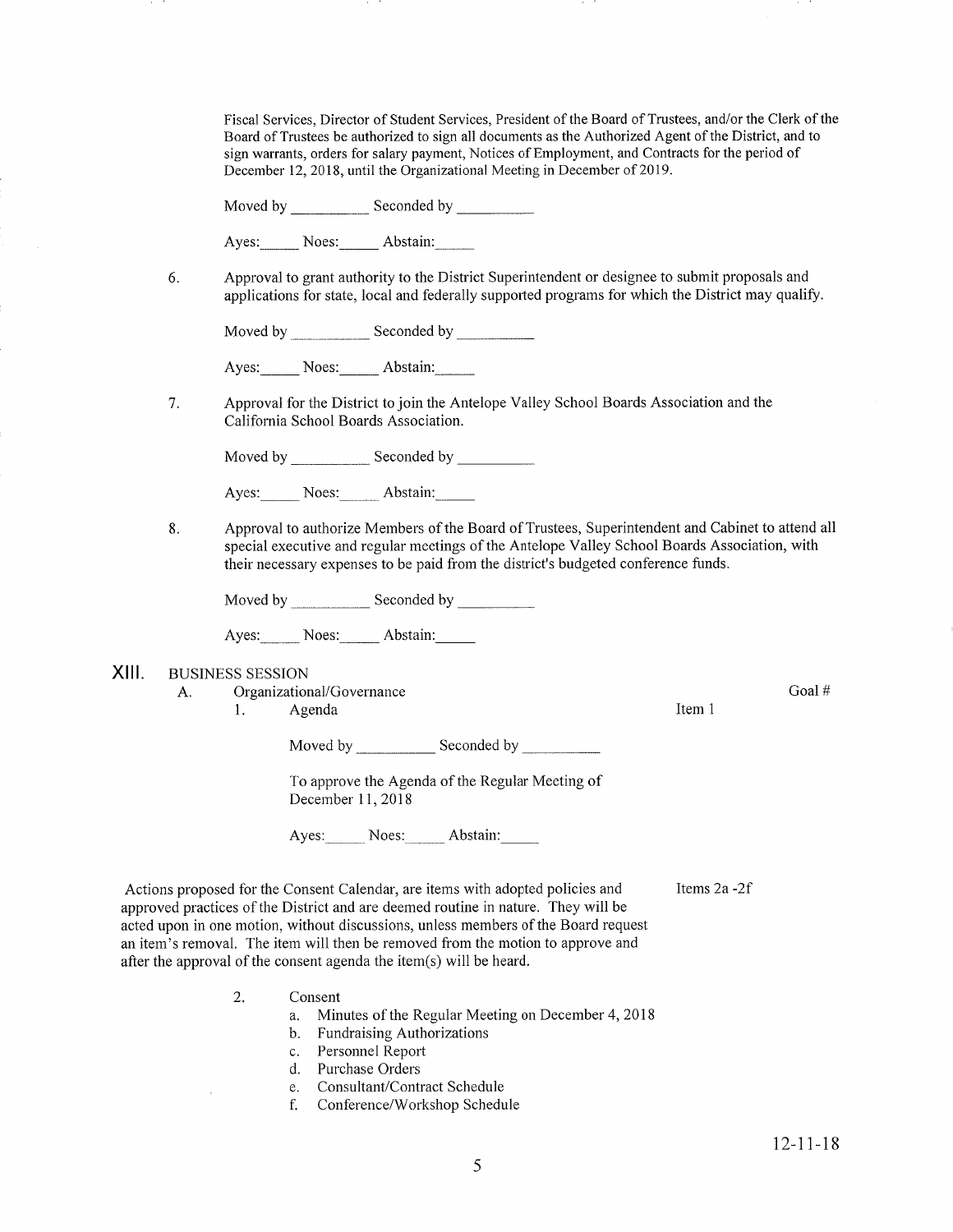|    |    | Moved by _______________ Seconded by ______________                                                                                                                                                                                                                                                  |        | Goal# |
|----|----|------------------------------------------------------------------------------------------------------------------------------------------------------------------------------------------------------------------------------------------------------------------------------------------------------|--------|-------|
|    |    | Approval of the Consent Items as presented                                                                                                                                                                                                                                                           |        |       |
|    |    | Ayes: Noes: Abstain:                                                                                                                                                                                                                                                                                 |        |       |
|    | 3. | Revised Board Policy 2110, Organizational Chart/Lines of<br>Responsibility                                                                                                                                                                                                                           | Item 3 |       |
|    |    |                                                                                                                                                                                                                                                                                                      |        |       |
|    |    | Approval of the first and final reading of the revised Board<br>Policy 2110, Organizational Chart/Lines of Responsibility                                                                                                                                                                            |        |       |
|    |    | Ayes: Noes: Abstain:                                                                                                                                                                                                                                                                                 |        |       |
|    | 4. | CSBA Delegate Assembly Nominations                                                                                                                                                                                                                                                                   | Item 4 |       |
|    |    | Moved by Seconded by _________                                                                                                                                                                                                                                                                       |        |       |
|    |    | Approval of the Nomination of ___________ for CSBA<br>Delegate Assembly                                                                                                                                                                                                                              |        |       |
|    |    | Ayes: Noes: Abstain:                                                                                                                                                                                                                                                                                 |        |       |
|    | 5. | Discussion Item<br><b>Board Governance</b>                                                                                                                                                                                                                                                           | Item 5 |       |
| Β. | 6. | <b>Educational Services</b><br>Presentation and Acceptance of California School<br>Dashboard                                                                                                                                                                                                         | Item 6 |       |
|    |    |                                                                                                                                                                                                                                                                                                      |        |       |
|    |    | Approval of presentation and acceptance of California<br>School Dashboard                                                                                                                                                                                                                            |        |       |
|    |    | Ayes: Noes: Abstain:                                                                                                                                                                                                                                                                                 |        |       |
|    | 7. | Revised Board Policies, Administrative Regulations and<br>Exhibit<br>BP 0410, Nondiscrimination in District Programs and<br>Activities<br>BP/AR 1312.3, Uniform Complaint Procedures<br>۰<br>BP/AR 5111, Admission<br>۰<br>BP/AR 5111.1, District Residency<br>۰<br>BP/AR 5125, Student Records<br>۰ | Item 7 |       |
|    |    | AR/E 5125.1, Release of Directory Information<br>۰<br>BP 5131.2, Bullying<br>۰<br>BP/AR 5145.13, Response to Immigration<br>۰<br>Enforcement                                                                                                                                                         |        |       |

an an

19 Mill

a ta Ta

 $\sim$   $\sim$ 

j.

and the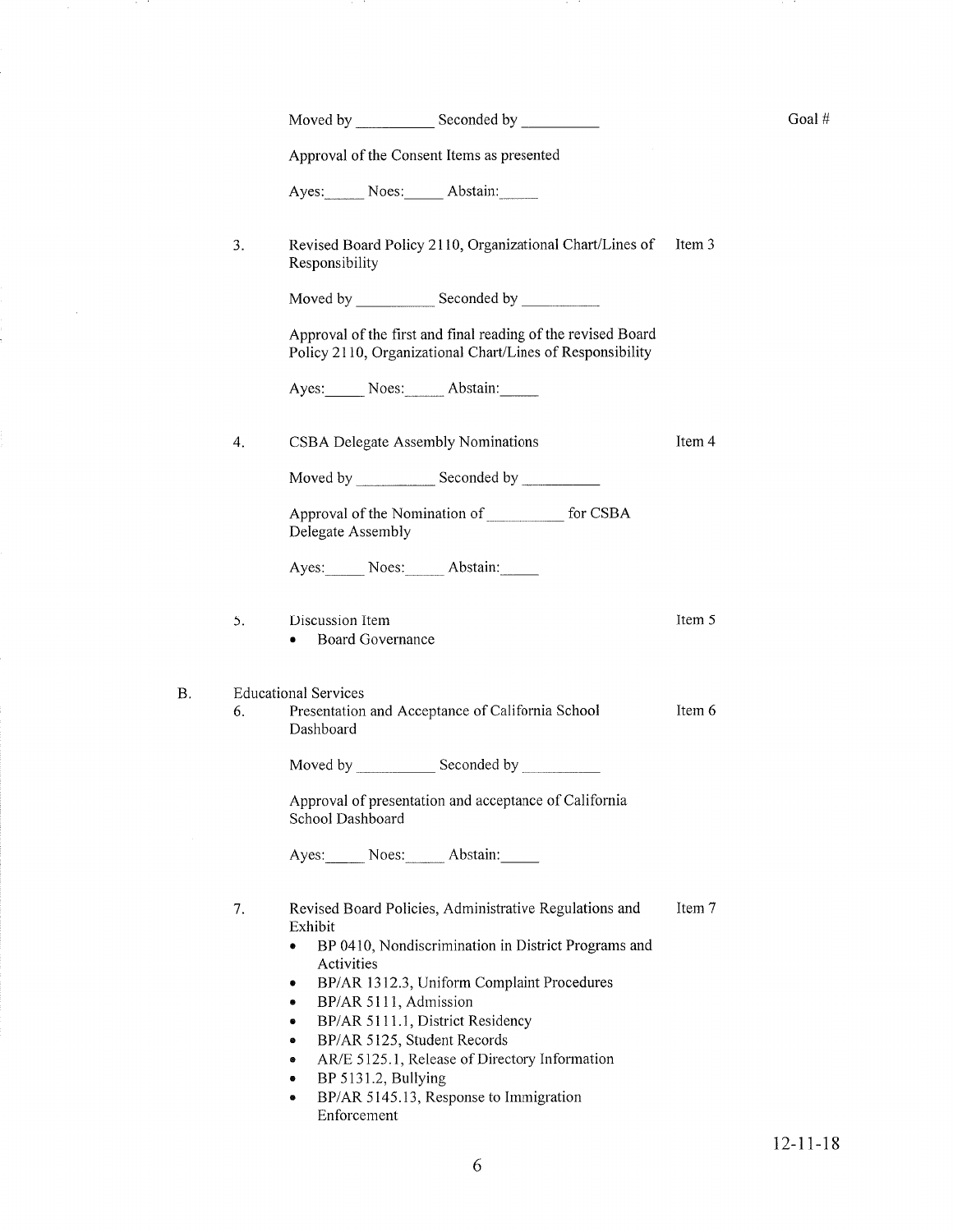- . BP 5145.9, Hate-Motivated Behavior
- BP 6161.3, Toxic Art Supplies

Moved by \_\_\_\_\_\_\_\_\_\_\_\_\_ Seconded by \_

Approval of the second and final reading of the revised Board Policies, Administrative Regulations and Exhibit

Ayes: Noes: Abstain:

- C. Business Services
	- 8. 2017-18 Developer Fee Annual Report Moved by \_\_\_\_\_\_\_\_\_\_\_\_\_ Seconded by \_

Approval of the 2017-18 Developer Fee Annual Report

Ayes: Noes: Abstain:

Item 9 9 Resolution 19-06, Temporary Extraordinary Approval Authorization

Moved by \_\_\_\_\_\_\_\_\_\_\_\_\_\_ Seconded by

Approval of Resolution 19-06, Temporary Extraordinary Approval Authorization

Ayes: Noes: Abstain:

Item l0 Revised Board Policy and Administrative Regulation . 4R3350, Travel/Conference Expenses 10

. BP 3514.1 , Hazardous Substances

Moved by Seconded by Seconded by Seconded by Seconded by Seconded by Seconded by Seconded by Seconded by Seconded by Seconded by Seconded by Seconded by Seconded by Seconded by Seconded by Seconded by Seconded by Seconded

Approval of the first reading of the revised Board Policy and Administrative Regulation

Ayes: Noes: Abstain:

<sup>20</sup>1 8- l9 First Interim Budget 11

Moved by \_\_\_\_\_\_\_\_\_\_\_\_\_ Seconded by

Approval of the 2018-19 First Interim Budget

Ayes: Noes: Abstain:

INFORMATION SESSION XIV

A. Items From The Floor - Continued

5

Goal #

Item 8

Item <sup>1</sup><sup>1</sup>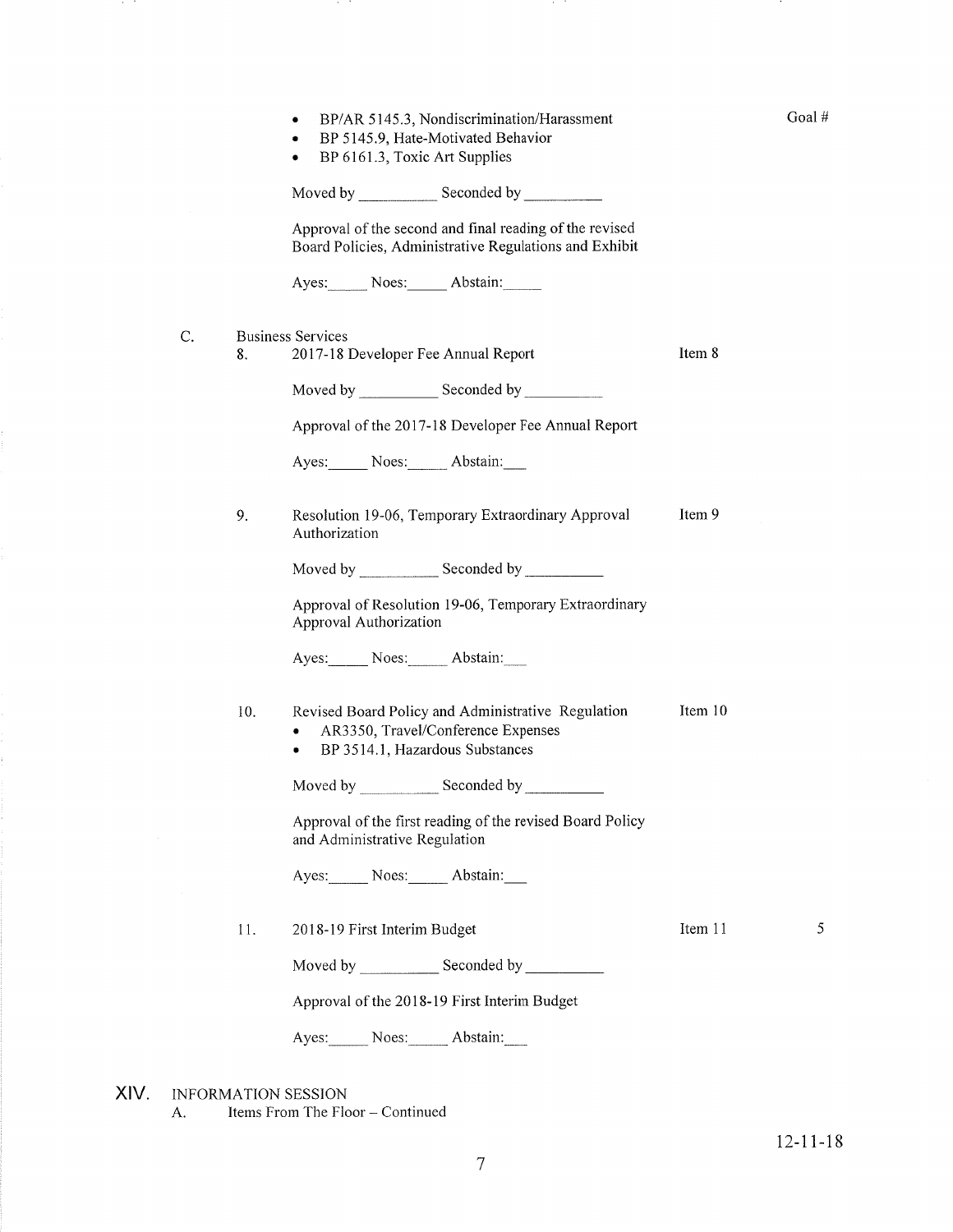- Dates to Remember: B.
	- 1. Regular Board Meeting January 15, 2019
- Board Comments Continued C.
- NEW BUSINESS Future Board Meeting Items XV

 $\bar{\epsilon}$ 

- XVI. CLOSED SESSION Continued
- XVII. RECONVENE TO OPEN SESSION at \_\_\_\_\_\_\_\_\_\_ p.m.
- XVIII. REPoRT oF CLoSED SESSIoN ACTIoN

## XIX. ADJOURNMENT

There being no further business to come before the Board, the regular meeting of December 11, 2018, is adjourned at p.m. by the Board President.

In compliance with the Americans with Disabilities Act, if you need special assistance to access the Board meeting room or to otherwise participate at this meeting, including auxiliary aids or services, please contact Tonya Williams at (661) 722-0716. Notification at least 48 hours prior to the meeting will enable the District to make reasonable arrangements to ensure accessibility to the Board meeting room.

Any writings or documents that are public records and are provided to a majority of the governing board regarding an open session item on this agenda will be made available for public inspection on the District Web Site, www.westside.k12.ca.us or in the District Office located at 41914 50<sup>th</sup> St. West, Quartz Hill, CA 93536 during normal business hours  $(8:00$  a.m.  $-4:00$  p.m.).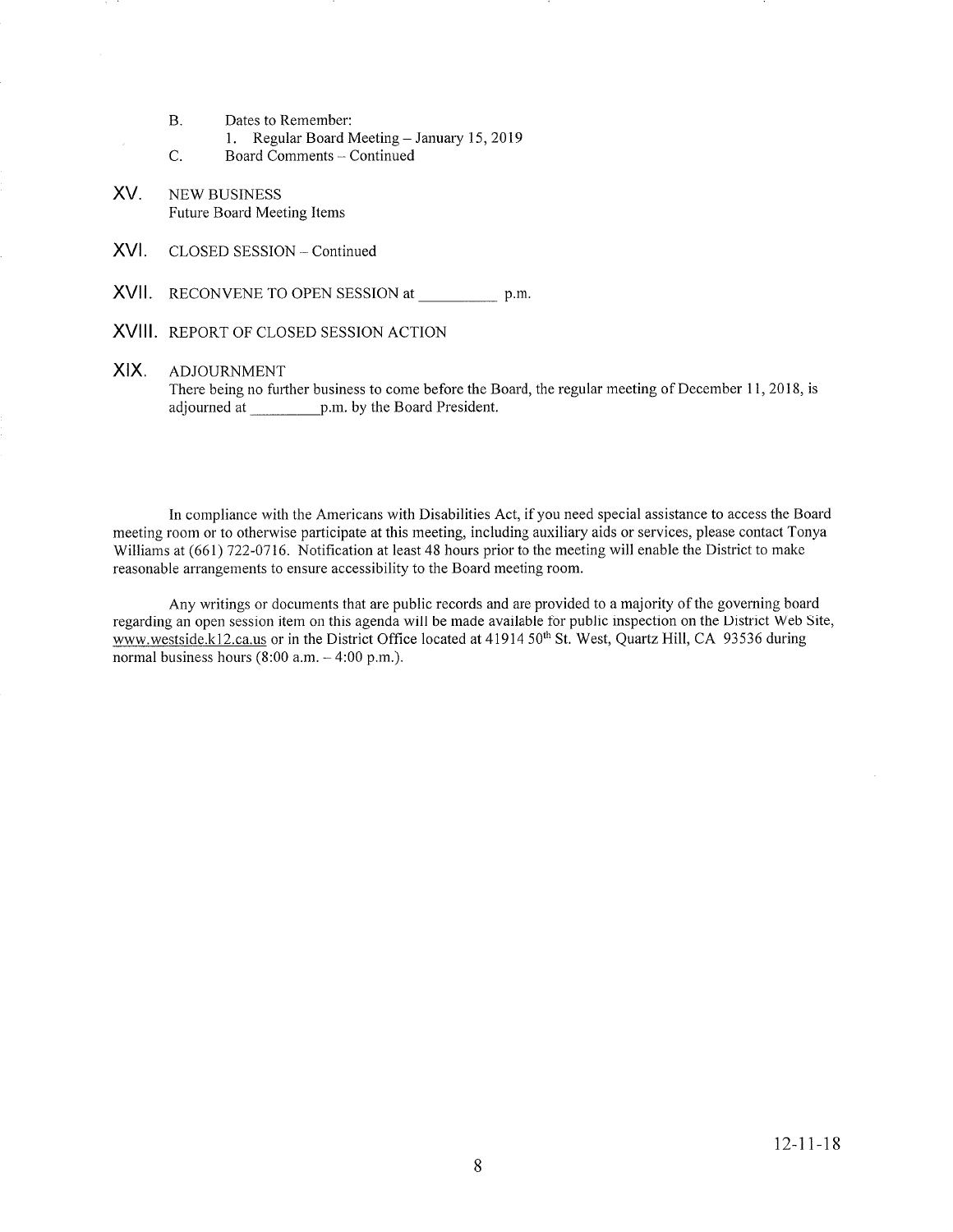# Core Beliefs and Board Goals 2018-2019

# The District uses data to create a learning-oriented culture for both staff and students which defines success in terms of improvement and progress.

- 1 WE BELIEVE THAT OUR TEACHERS AND STAFF ARE OUR MOST VALUABLE ASSETS AND RESOURCES
- 2 WE OPERATE WITH TRANSPARENCY, TRUST AND INTEGRITY, GOVERNING IN A DIGNIFIED, PROFESSIONAL MANNER, TREATING EVERYONE WITH CIVILITY AND **RESPECT**

### WE ARE ABSOLUTELY COMMITTED TO PROVIDING A SAFE, DISTINGUISHED AND ENGAGING LEARNING ENVIRONMENT THAT ENSURES ALL STUDENTS LEARN TO THEIR HIGHEST POTENTIAL  $3.$

- ôp A. Build the capacity of board and district staff in developing and monitoring data related to goals and priorities specifically in the area of cultural responsiveness and educational equity
- B. A key concern and priority for this governing board is improving the accuracy and consistency of grading which should measure what students know, as they play a crucial role in every aspect of students' academic lives and future lives as global citizens. Areas of concem are: 1) Grades reflect progressive and mastery of content. 2) They are predictable and understood by parents and third parties. 3) That non-academic factors are graded separately. 4) The system adopted is not overwhelming for teachers. ôp
- C. The district will continue to develop School Safety protocols.  $\hat{\sigma}$ 
	- \* Annual Report by Educational Services

### WE ARE ABSOLUTELY COMMITTED TO PROVIDING THE NECESSARY FACILITIES TO MEET THE HOUSING AND EDUCATION NEEDS OF OUR CHANGING STUDENT POPULATION AND A VISION THAT PROMOTES AND SUPPORTS THEIR FUTURE 4

èp A. Continue the Cottonwood Elementary School modernization

 $\div$  Annual Report by Business Services

#### WE ARE FISCALLY TRUSTWORTHY AND DEDICATED TO RESPONSIBLE FINANCIAL ACCOUNTABILITY 5

#### WE BELIEVE IN AND PROMOTE PARENT AND COMMUNITY INVOLVEMENT IN WESTSIDE UNION SCHOOL DISTRICT 6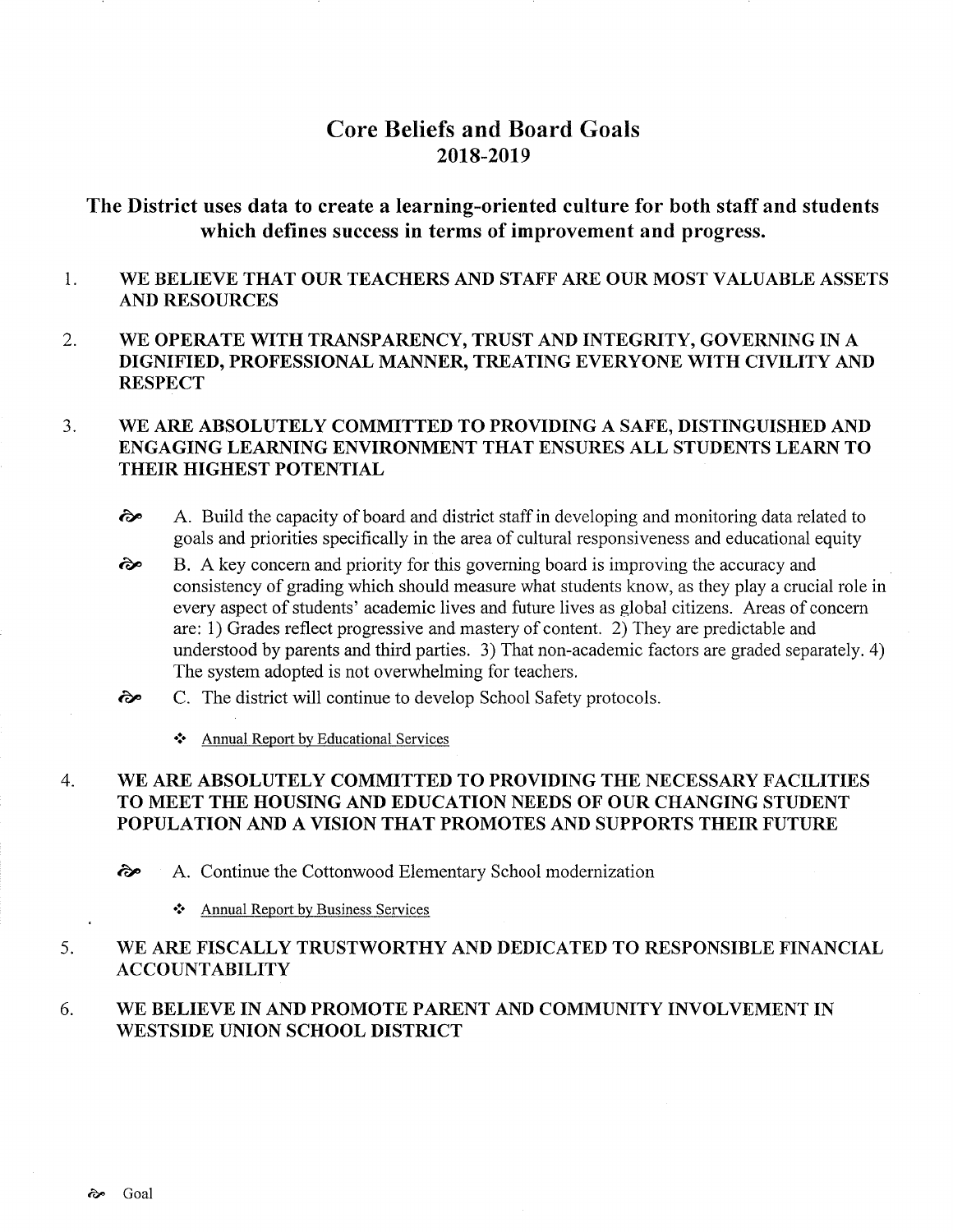## 2018-2019 Board Expectations

# The District uses data to create a learning-oriented culture for both staff and students which defines success in terms of improvement and progress.

## 1. WE BELIEVE THAT OUR TEACHERS AND STAFF ARE OUR MOST VALUABLE ASSETS AND RESOURCES

### EXPECTATIONS:

- a. Provide staff development to enable employees in a job classifications to maintain and improve their skills to meet stated goals of the Board to meet the needs of students. Continuously monitor and re-evaluate formula-driven stafhng levels that adequately address student ratios and campus needs for all classifications of employees (classified, certificated, confidential, and administration) b. Maintain and monitor administrative training programs to enable existing staff to become
- administrators or to increase the skills of current administrators to assume increasing levels of responsibility in the future as well as immediately assisting with the reduction of attendance issues, traffic safety and student discipline at all school sites. Create programs that enable classified employees who want to become teachers to obtain the necessary information to do so, and work with the CSEA Board to make sure members know about contractual benefits available when taking college classes. As grants become available to help classified employees become teachers, apply for any for which the District is eligible.
- c. Provide ongoing recognition for school achievement, program development, i.e., California Gold Ribbon, Golden Bell, Employee of the Year, and Program Innovation: Joe Walker STEALTH, Gregg Anderson Academy, The IDEA Academy at Cottonwood, Westside Academy and Hillview  $6<sup>th</sup>$  Grade Academy d. Continue a long-term plan to provide total compensation for all positions within the district that is
- competitive with the surrounding Antelope Valley elementary school districts
- 
- e. Provide ongoing training to ensure a safe work place for all employees f. As funds are available revenues will be placed in a separate account to pay for long term post- employment benefits
	- <sup>a</sup>" a, d & e Annual Report by Human Resources
	- $\sim \underline{b} \& \underline{c}$  Annual Report from Superintendent
	- $\sim$  f Annual Report by Business Services

# 2. WE OPERATE WITH TRANSPARENCY, TRUST AND INTEGRTTY, GOVERNING IN A DIGNIFIED, PROFESSIONAL MANNER, TREATING EVERYONE WITH CIVILITY AND RESPECT

## EXPECTATIONS

- à. Continue to improve the knowledge level of trustees though ongoing training, participation in political actions that influence improved funding and legislation for educational programs, and programs of independent study. AII Board Members will attend the CSBA Annual Education Conference, with a report of sessions attended at a future Board Meeting, and receive a Masters in Governance certification
- The board will initiate the amual process for self-evaluation in June b
- Annually set objectives to meet the goals of the district in June c.
- Continue to improve working relationship with employee unions to enable communications that enhance the overall well-being of the district including all employees d.
- A public-friendly version of the three major budget reports of the year shall be posted on the website e.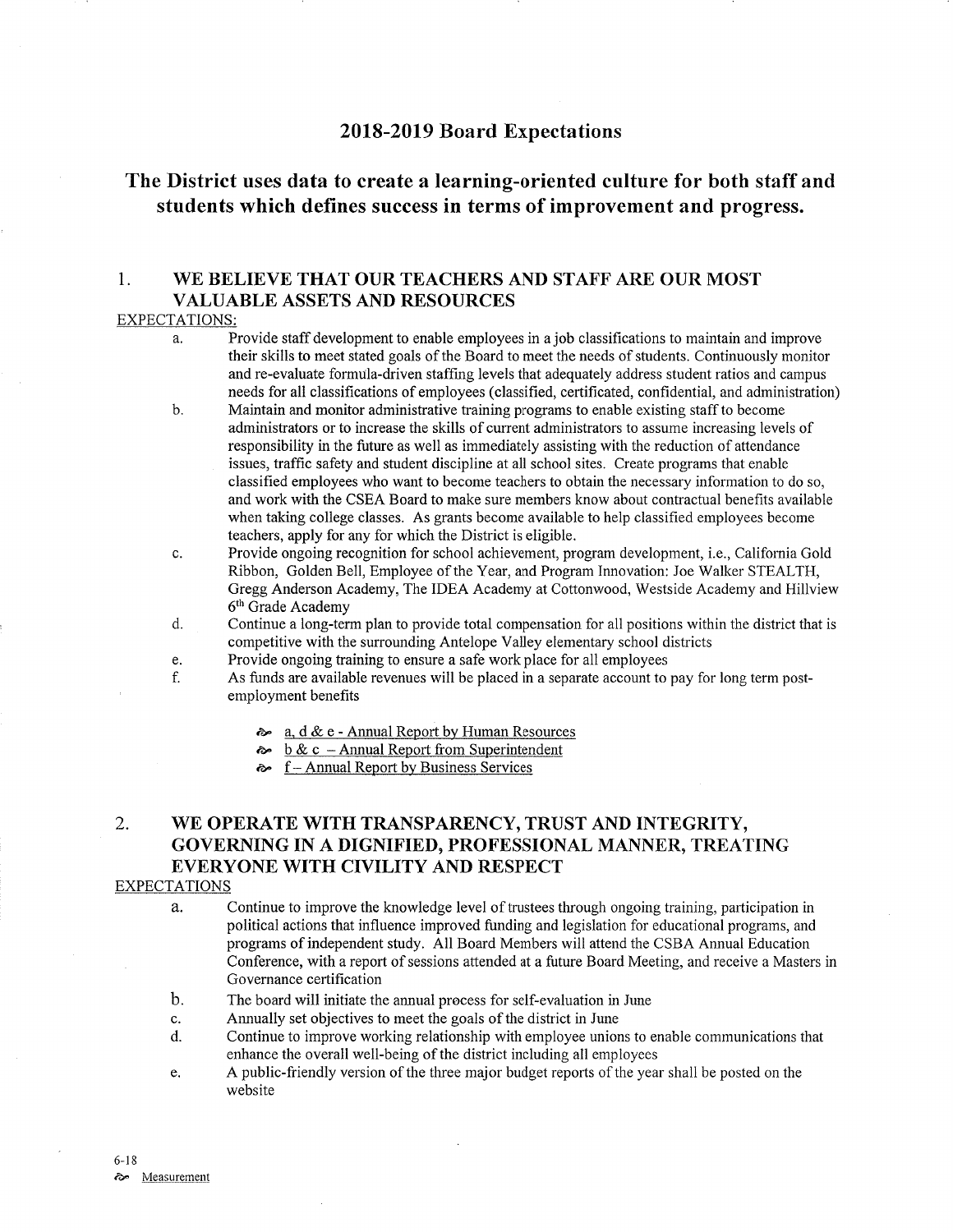# 3. WE ARE ABSOLUTELY COMMITTED TO PROVIDING A SAFE, DISTINGUISHED AND ENGAGING LEARNING ENVIRONMENT THAT ENSURES ALL STUDENTS LEARN TO THEIR HIGHEST POTENTIAL

### EXPECTATIONS:

- a. Staff will monitor comprehensive plans for improving student achievement including the Local Control Accountabilify Plan (LCAP) and the Comprehensive Safety Plans including the sections related to student discipline.
- b. All students will receive rigorous and effective instruction, support and intervention that afford equitable access to a high qualiry educational experience in an environment that nurtures critical thinking, communication, collaboration, creativity and social responsibility.
- c. Teachers will use research-based best practices to design and deliver instruction, which addresses the knowledge, concepts and skills outlined in the State Standards. Teachers will design lessons that actively engage the minds of all learners with that which is to be learned. Leaming objectives that describe what students will be able to do successfully and independently at the end of each lesson will be clearly articulated. Formative assessment will be used to guide and inform instruction. Summative assessment will be used to measure student learning.
- d. Professional Development will be aligned to improve student outcomes. Data will be collected to substantiate growth in student achievement.

# 4. WE ARE ABSOLUTELY COMMITTED TO PROVIDING THE NECESSARY FACILITIES TO MEET THE HOUSING AND EDUCATION NEEDS OF OUR CHANGING STUDENT POPULATION AND A VISION THAT PROMOTES AND SUPPORTS THEIR FUTURE

### **EXPECTATION**

a. Monitor and maintain high-quality information technology systems throughout the District

- b. Continue to implement sustainable clean energy programs that promote the long-term well-being of both the District's finances and the environment.
- c. Receive annual updates to the District's Facilities Master Plan while exploring and securing options to finance the plan.

 $\sim b \& c - \text{Annual Report by Business Services}$ 

# 5. WE ARE FISCALLY TRUSTWORTHY AND DEDICATED TO RESPONSIBLE FINANCIAL ACCOUNTABILITY

### EXPECTATIONS:

- a. Continue to decrease encroachment of general funds by Special Education
- b. Continue to update and implement the adopted Technology Plan
- c. Continue to increase operational efficiency
- d. Citizens Oversight Committee will hold required meetings
- e. Set budget priorities based on the goals of the District
- f. Support and retain partnerships that have a mutual priority to maximize the available dollars for improving programs for students<br>Maintain student Average Daily Attendance to exceed 96% percent.
- 
- g. Maintain student Average Daily Attendance to exceed 96% percent.<br>h. Senior Staff to hold twice-yearly fiscal status updates at employee work locations in order to educate and inform our stakeholders
- i. Maintain a financially responsible, positive District budget for the current year and two out years in order to preserve Westside's financial solvency, educational programs and the continued payment of employee salaries.
	- **a** g Annual ADA Report by Business Services
	- **a.** b. c. d. e. f. h & i Budget Presentations by Business Services